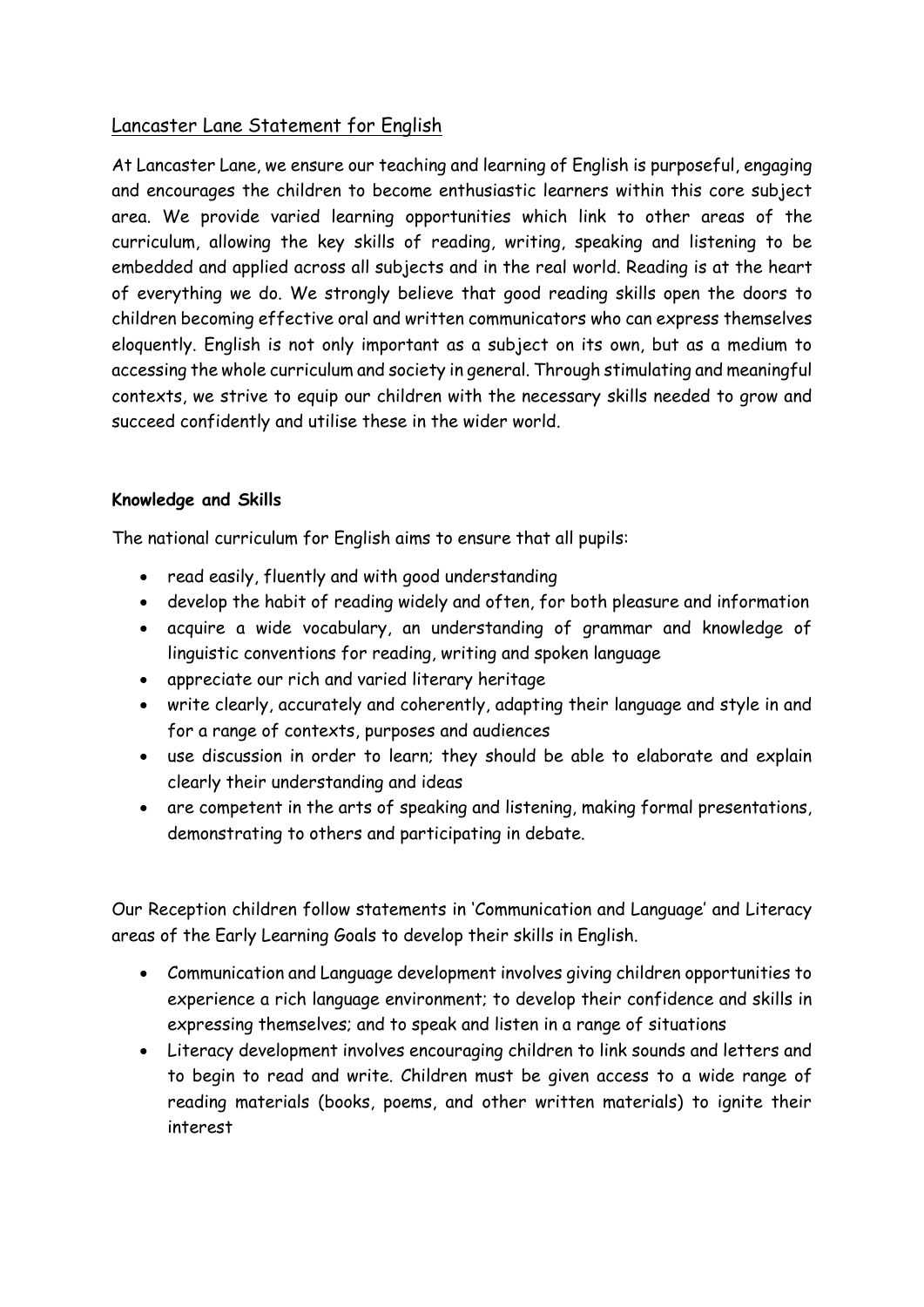Years 1 - 6 follow the National Curriculum objectives set out in the Key Learning Indicators of Performance (KLIPs) document. From this, we have created an exciting English curriculum with the aim that children of all abilities progress through the content at the same pace. Differentiation is achieved through providing additional support and challenge, encouraging children's individuality and allowing them to reach their potential. For the majority of lessons, children are taught in mixed ability groups, exposing them to a high level of vocabulary and texts to ensure no child is limited to what they can achieve and expectations remain high for all.

## **Reading**

At Lancaster Lane, we want to instil a love of reading and promote reading for pleasure throughout the school. Daily story times are timetabled into every day where the teacher reads a quality text to their class for enjoyment. In EYFS and KS1, reading skills are taught through daily guided reading sessions. Here, texts are explored in small, adult led groups based on the children's needs and abilities and will also incorporate learning from their phonics sessions.

In KS2, reading is taught using whole class sessions and guided group work. Whole class reading exposes all children to a range of high quality text types, questioning and discussions. Children are given the opportunity to hear modelled reading, explore vocabulary and complete comprehension tasks. Guided group work provides opportunities for the children to focus on key reading skills, target areas for improvement, listen to their peers and have quality time with an adult.

Reading is the first stage of the writing process and underpins all of our English units. Approximately 2-3 weeks are dedicated to reading response and reading analysis at the start of each writing topic to ensure the children have a deep understanding of the vocabulary and structure of a text type.

*Phonics –* Throughout Early Years and KS1, phonics is delivered in line with Letters and Sounds. Pupils take part in interactive lessons every day and are grouped according to their needs. Pupils sit an assessment at the end of Year 1 in phonics. For children who do not meet the expected standard, phonics intervention sessions as well as their daily phonics lessons will take place in Year 2. They will then re-sit the phonics assessment at the end of Year 2. If a child does not pass the phonics screening in Year 1 or Year 2, teachers throughout their Key Stage 2 journey are made aware of this to ensure they are accessing further reading support to enable them to be successful readers.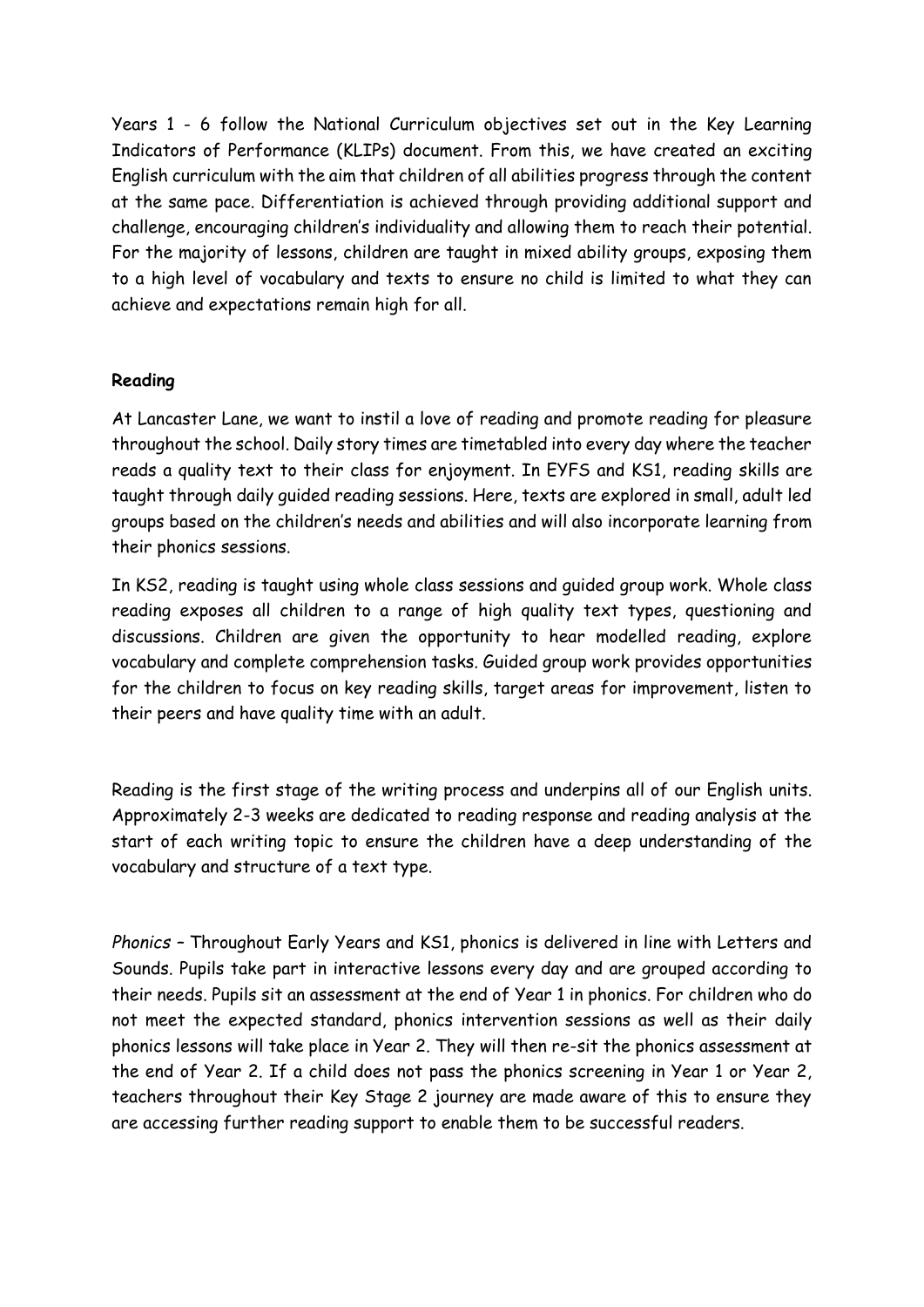## **Writing**

In our school, the process of writing is conducted through different phases using strategies from the Talk 4 Writing approach. The children explore a model text through read and response activities, exploring and developing vocabulary, emerging them into the text type in preparation for writing.

*Vocabulary –* Vocabulary is considered to be a valuable tool for children in our school and we aim to expose children to new and exciting vocabulary in all areas of study. Children are given opportunities to fully understand new words across the curriculum through a range of strategies including definition, synonym and context activities. This gives them the confidence to use vocabulary correctly in their writing.

*Spelling –* From Years 2 – 6, spelling is taught using No Nonsense Spelling alongside an online learning platform called Spelling Shed. Objectives are covered using a variety of strategies which children are free to choose and adopt the best methods that work for them. Spelling Shed allows children to practise their spellings interactively through the use of both independent and group online games which they can play in school and at home.

*Scaffolded writing –* Scaffolded writing allows teachers to model high quality writing to the children. Pupils will observe the process of writing such as structuring sentences, including key grammar skills and editing at the point of writing. This valuable part of the writing process also allows the children to contribute their own ideas and see how to develop these in writing. Throughout this stage, the children receive effective feedback to inform their future writing. This could be providing challenge or identifying areas of support.

*Independent writing –* Towards the end of a unit, the children plan their own independent piece of writing using different methods such as 'chunk the plot'. This piece of writing has no teacher input but children are expected to use vocabulary and grammar they have previously learnt throughout the unit to aid their work. Once completed, children are given the opportunity to edit and improve their writing independently. Writing produced at this stage aids teachers' assessment of the children.

*Writing across the curriculum –* We strive to give the children the opportunity to write for a variety of purposes and audiences to give their writing meaning. Setting high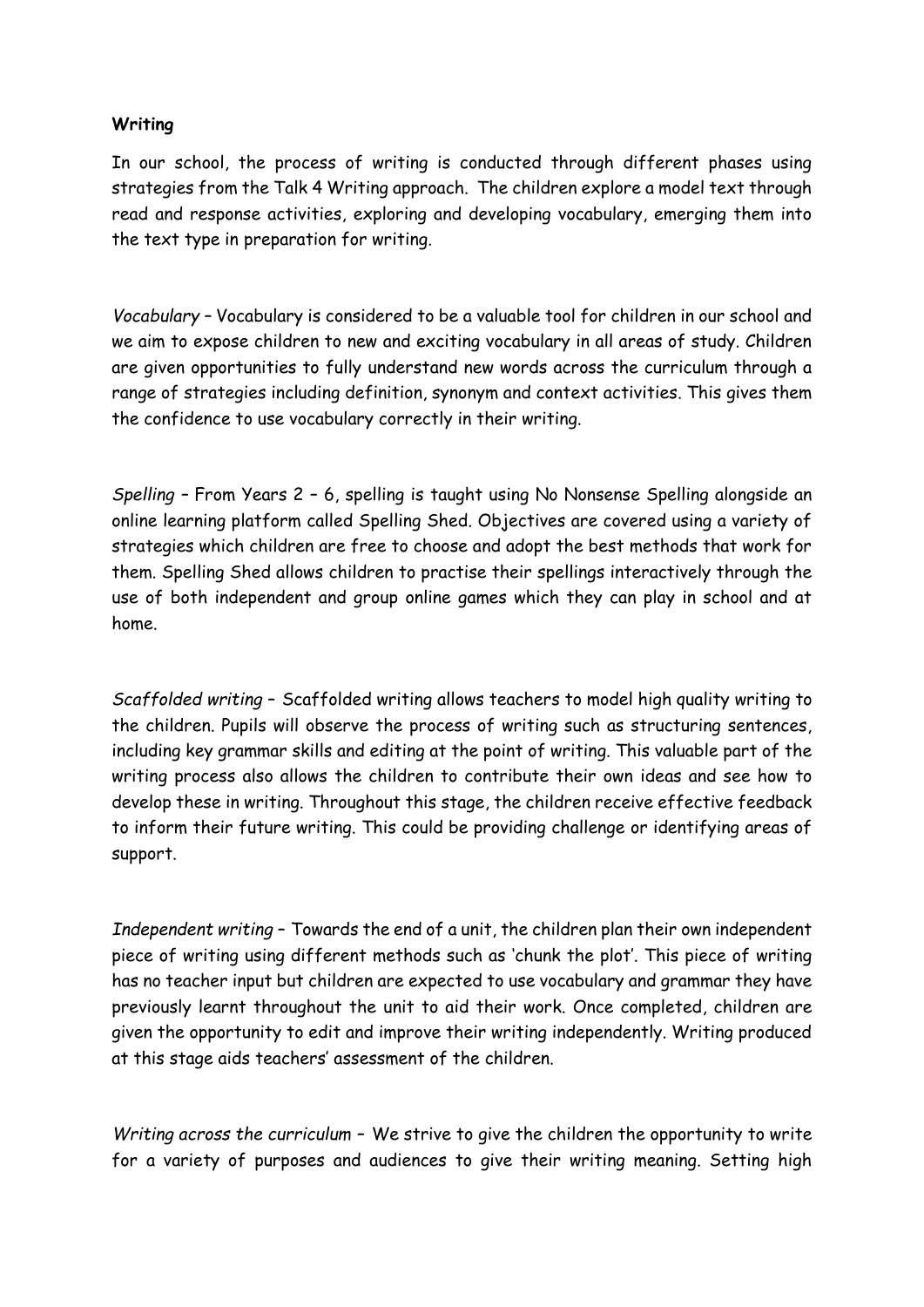expectations of written English across subjects demonstrates the importance of English to the children and makes it relatable to real life contexts in which the children may need to apply these skills in future life. Our curriculum ensures that cross-curricular writing is planned into every topic.

*Handwriting –* We believe that children should take pride in their work to raise selfesteem and strive for our pupils to write fluently and legibly by the end of KS2. Therefore, we set high expectations for handwriting and presentation across the curriculum. We teach cursive letter formation in accordance with the Flying with Phonics Scheme. From Reception class, children are given activities to help develop their gross and fine motor skills and are taught the correct pencil grip to start forming letters correctly. In Key Stage 1, the children begin to refine their letter formation and work on the relative sizing and positioning of letters. Once letter formation is mastered, children begin to join letters. Early in Key Stage Two, children practise the four basic joins as well as letter-strings. They work on equal spacing between joined letters. Later in Key Stage 2, children continue to refine their handwriting so that they write in a quick and fluent cursive style. They learn to adapt their handwriting according to purpose. If needed, intervention sessions are implemented to support children's difficulties with letter formation and joins. Although it is very important for teachers to model quality cursive handwriting, we also expose the children to a range of fonts on class displays as children will see different representations in the wider world around them.

*Grammar and Punctuation* **-** Grammar is taught in short bursts alongside the different phases of an English unit. Teachers choose grammar objectives best suited to the text type being taught with the expectation that these skills will be evident in the children's independent writing outcome. Some grammar and punctuation objectives may call for more explicit teaching and these will be taught discretely to ensure full understanding of the skill.

## **Enrichment and Local Area Opportunities**

At Lancaster Lane, we aim to enhance our English curriculum through stimulating experiences both in school, and in our local area. We have adapted our school grounds to provide exciting learning opportunities such as building an outdoor classroom, an outdoor stage for performances/drama activities and a storytelling area.

We strive to provide opportunities for the children to apply their English skills in context, making it relatable and giving them a true purpose for writing. This appears in many forms: from hunting for dragons in our school field, to making clay pots before carrying out instructional writing. Furthermore, we are lucky to have great connections